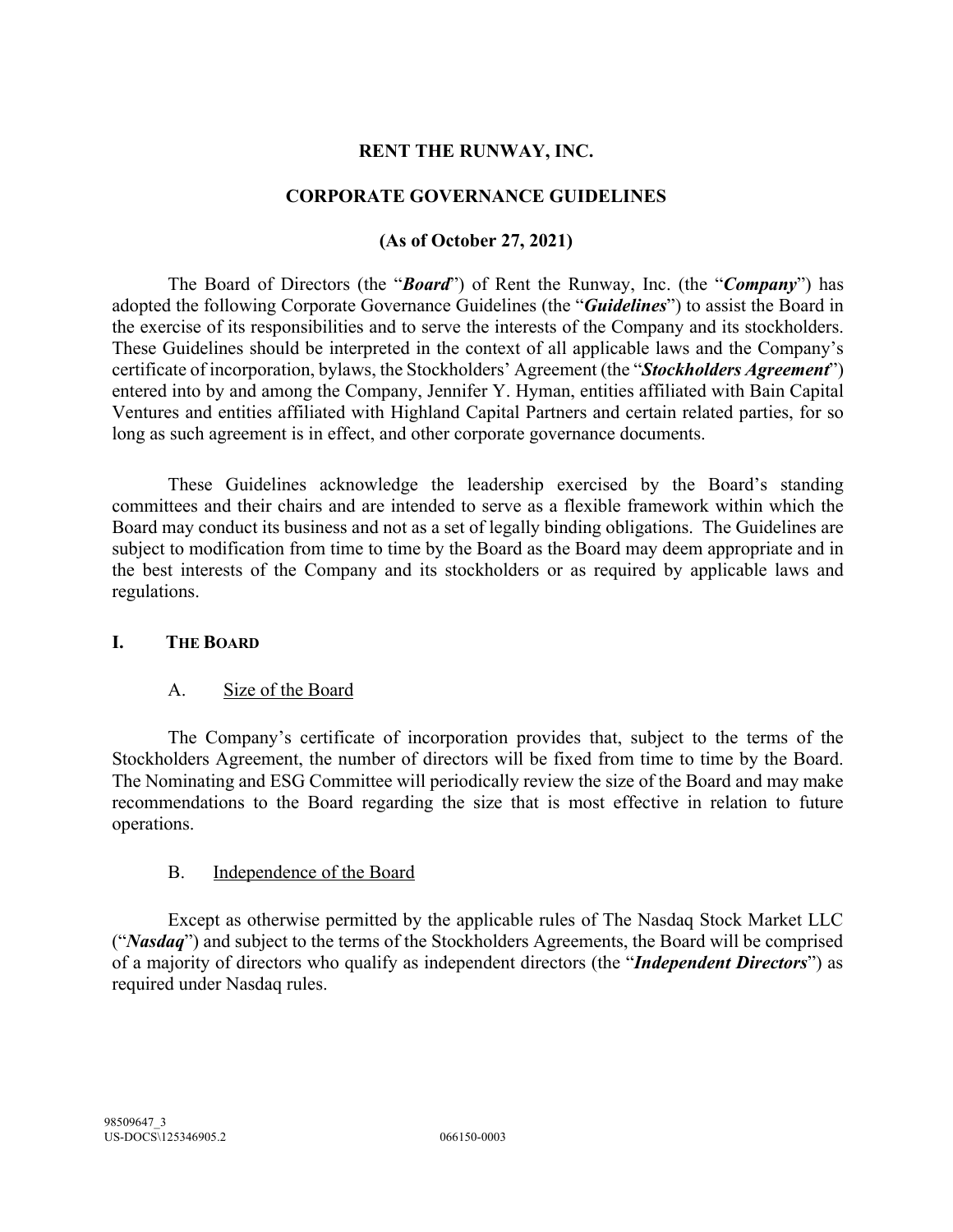## C. Separate Sessions of Independent Directors

The Independent Directors will periodically meet in executive session without non-Independent Directors or management present, and as requested by an Independent Director, but no less than twice per year.

## E. Lead Director

If the Chair of the Board is a member of management or does not otherwise qualify as independent, the Independent Directors may elect a lead director. The lead director's responsibilities include, but are not limited to:

- presiding over all meetings of the Board at which the Chair of the Board is not present, including any executive sessions of the Independent Directors;
- working with management to set Board meeting schedules and agendas;
- leading the board/director evaluation process with the Nominating and ESG Committee; and
- acting as the liaison between the Independent Directors and the Chief Executive Officer and Chair of the Board.

At such times as the Chair of the Board is an Independent Director, the Chair of the Board will serve as lead director. The Board may modify its leadership structure in the future as it deems appropriate.

## E. Director Membership Criteria

In evaluating the suitability of individual candidates for Board membership (both new candidates and current Board members), the Nominating and ESG Committee and the Board will consider membership criteria as described in Attachment A.

### F. Selection of New Directors

The Board is divided into three (3) classes. As a result, approximately one-third (1/3) of the Board will stand for election by the stockholders of the Company each year at the Company's annual meeting for three (3) year terms. Each year, at the annual meeting, the Board will recommend a slate of directors for election by the stockholders. In accordance with the bylaws of the Company, the Board will also be responsible for filling vacancies or newly-created directorships on the Board that may occur between annual meetings of stockholders. The Nominating and ESG Committee is primarily responsible for identifying, screening and recommending candidates to the entire Board for Board membership.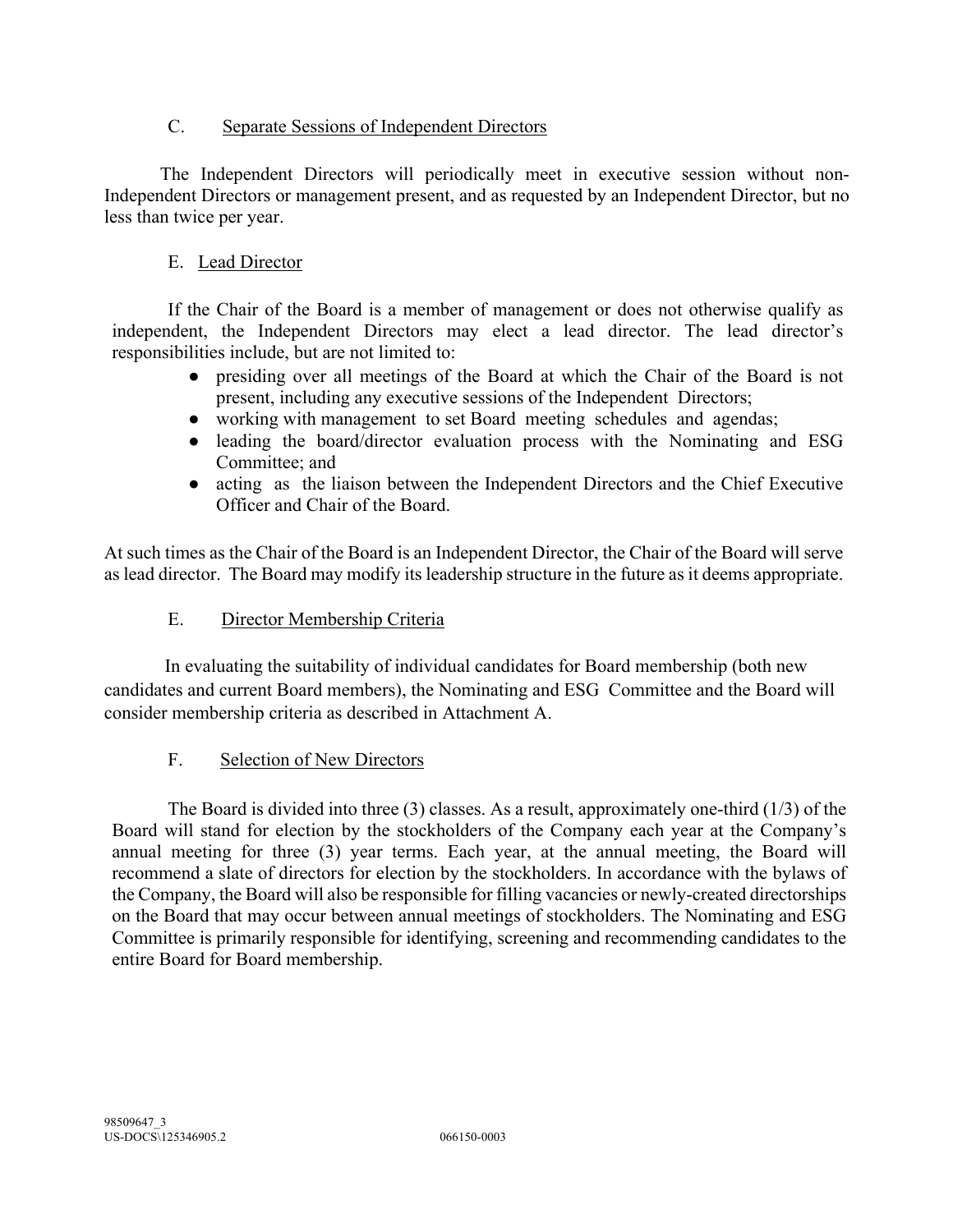## G. Director Orientation and Continuing Education

Management will provide an orientation process for new directors, including background materials. As appropriate, management will provide opportunities for additional educational sessions for directors on matters relevant to the Company and its business and will reimburse directors for reasonable expenses.

## H. No Specific Limitation on Other Board Service

The Board does not believe that its members should be prohibited from serving on boards of other organizations and has not adopted any guidelines limiting such activities. However, the Nominating and ESG Committee may take into account the nature of and time involved in a director's service on other boards and/or committees in evaluating the suitability of individual director candidates and current directors. Prior to accepting any position on the board of directors of any organization, whether for-profit or not-for-profit, current directors should notify the Chair and the General Counsel. The General Counsel shall review the proposed board membership to ensure compliance with applicable laws and policies.

Service on other boards and/or committees should be consistent with the Company's conflict of interest policies.

I. Directors Who Significantly Change Their Current Job Responsibilities or Become Aware of Circumstances that May Adversely Reflect upon the Director or the Company

When a director, including any director who is currently an officer or employee of the Company, resigns or materially changes his or her position with his or her employer or becomes aware of circumstances that may adversely reflect upon the director or the Company, such director should notify the Chair and the General Counsel of such circumstances. The Board, in consultation with the Nominating & ESG Committee, [and in accordance with the Stockholders Agreement] may request that the director submit his or her resignation from the Board if, for example, continuing service on the Board by the individual is not consistent with the criteria deemed necessary for continuing service on the Board.

# J. Term Limits

The Board does not believe it is in the best interests of the Company to establish term limits because they may cause the Company to lose the contribution of directors who have been able to develop, over a period of time, increasing insight into the Company's business and therefore can provide an increasingly significant contribution to the Board.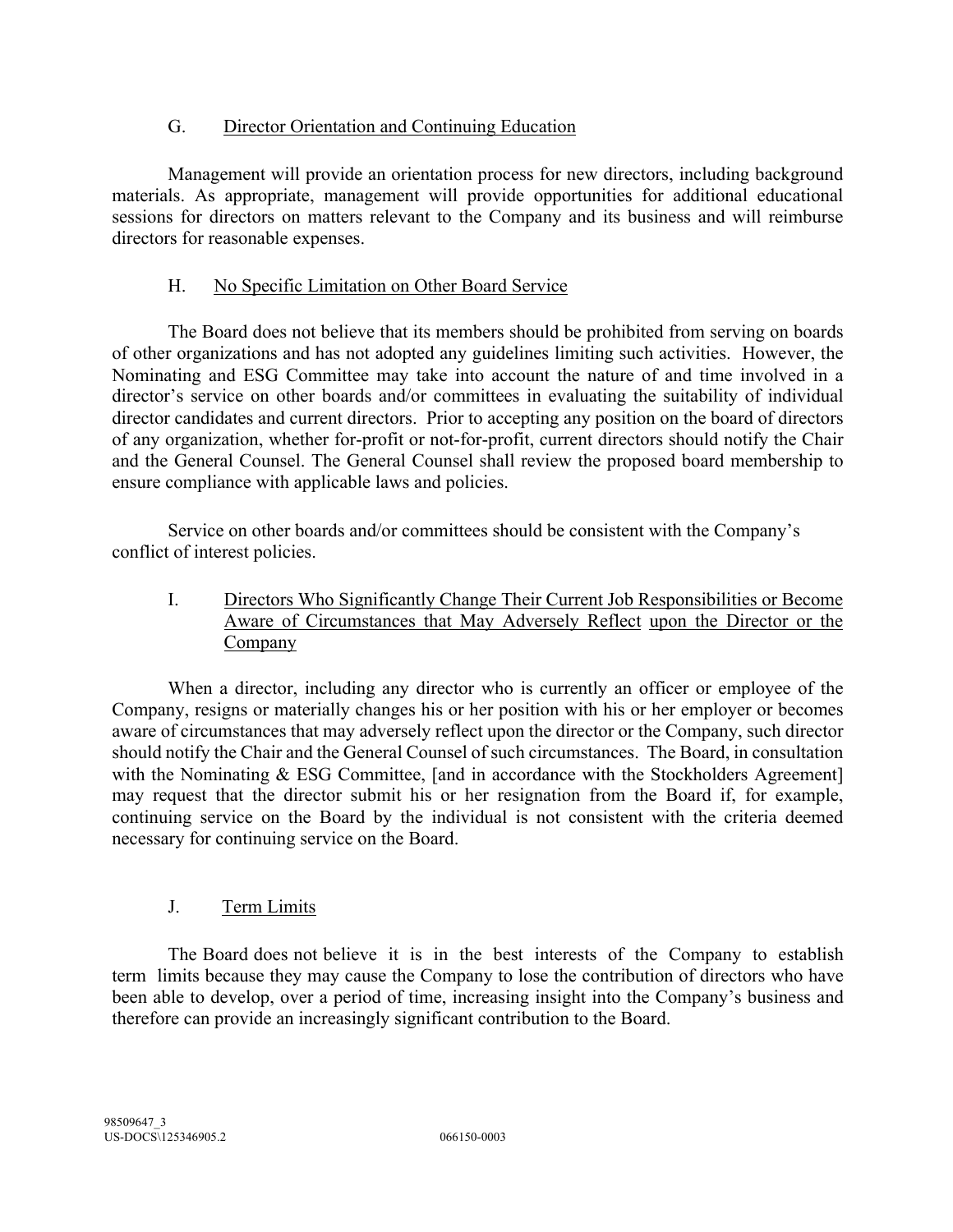## K. Director Responsibilities

The business and affairs of the Company will be managed by or under the direction of the Board, including through one or more of its committees as set forth in the bylaws and committee charters. Each director is expected to spend the time and effort necessary to properly discharge his or her responsibilities. These include:

- Exercising their business judgment in good faith;
- Acting in what they reasonably believe to be the best interest of all stockholders;
- Becoming and remaining well-informed about the Company's business and operations and general business and economic trends affecting the Company; and
- Ensuring that the business of the Company is conducted so as to further the longterm interests of its stockholders.

## L. Compensation

The Board believes that director compensation should fairly pay directors for work required in a business of the Company's size and scope, and that compensation should align directors' interests with the long-term interests of stockholders. The Compensation Committee will review and make recommendations to the Board regarding the cash and equity compensation of directors. Only non-management directors shall be eligible to receive compensation for their service.

### N. Interaction with Institutional Investors, the Press and Customers

The Board believes that management speaks for the Company. Each director should refer all inquiries from institutional investors, the press or customers regarding the Company's operations to management. Individual Board members may, from time to time at the request of management, meet or otherwise communicate with various constituencies that are involved with the Company. If comments from the Board are appropriate, they should, in most circumstances, come from the Chief Executive Officer or another authorized spokesperson of the Company.

### O. Access to Information and Employees

The Board and its committees will have full access to the Company's books, records, facilities and personnel, as needed. The Board will use its judgment to ensure that any such contact is not disruptive to the business operations of the Company.

### P. Board Access to Independent Advisors

The Board committees may hire independent advisors as set forth in their applicable charters. The Board as a whole shall have access to such advisors, whether retained by the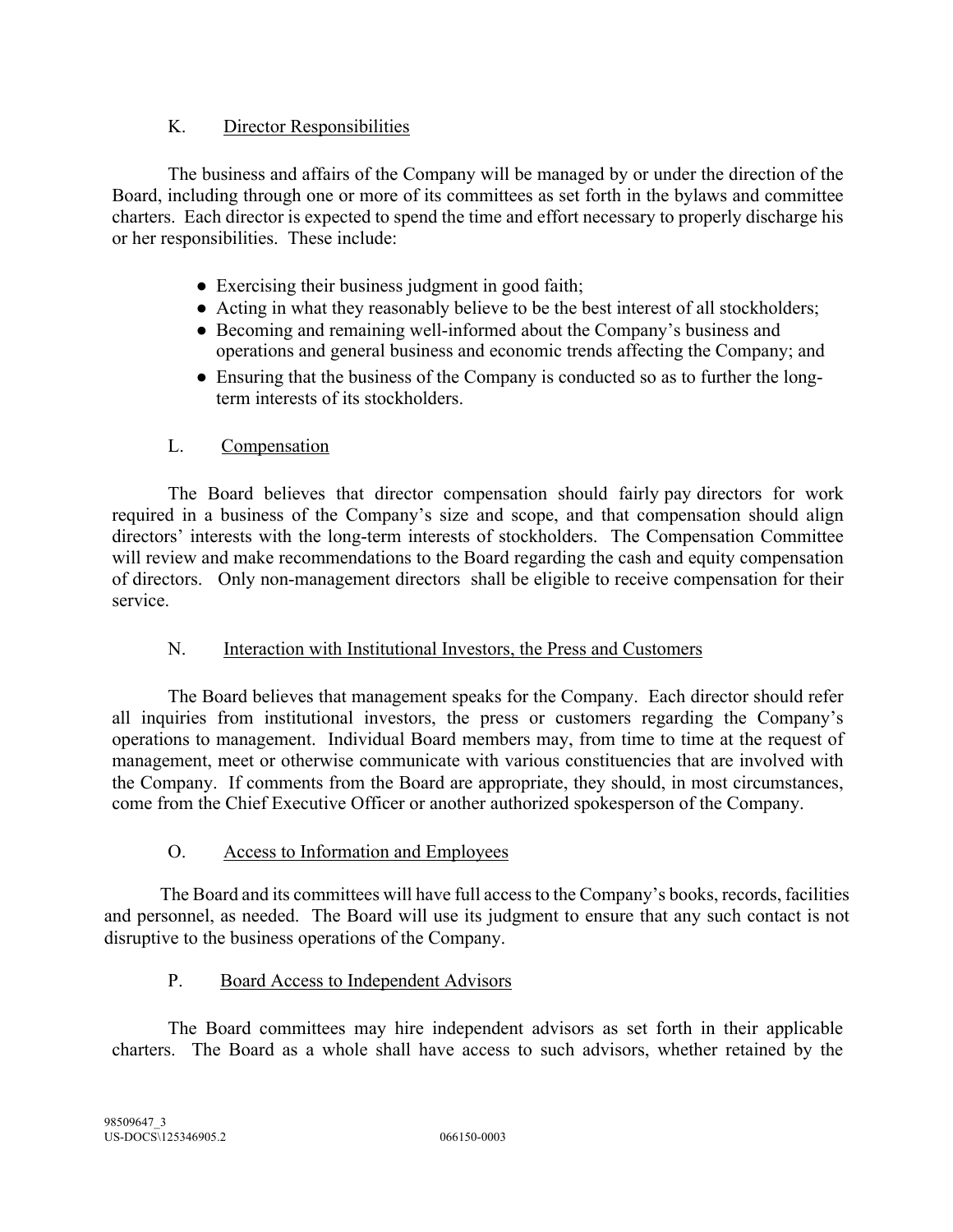Company, or directly by the Board, that the Board considers necessary to discharge its responsibilities.

## Q. Board and Committee Self-Evaluation

The Nominating and ESG Committee will oversee a periodic assessment of the Board and its committees.

## **II. BOARD MEETINGS**

## A. Frequency of Meetings

The Board will meet at least four (4) times annually. In addition, special meetings may be called from time to time as determined by the needs of the business.

## B. Director Attendance

A director is expected to spend the time and effort necessary to properly discharge his or her responsibilities. Accordingly, a director is expected to regularly prepare for, attend, and meaningfully participate in meetings of the Board and applicable committee meetings, with the understanding that, on occasion, a director may be unable to attend a meeting. A director who is unable to attend a meeting is expected to notify the Chief Executive Officer or the Chair of the appropriate committee in advance of such meeting, and, whenever possible, participate in such meeting virtually or by phone, if the meeting is held in person. Directors are also expected to make themselves available outside of Board meetings for advice and consultation.

Each director is encouraged to attend the Company's annual meeting of stockholders.

## C. Attendance of Non-Directors

The Board and its committees are encouraged to invite Company management and outside advisors or consultants to participate in Board and/or committee meetings where they may share relevant information or insight related to business discussed at the meeting. Attendance of non-directors at Board meetings is at the discretion of the Board.

### D. Advance Receipt of Meeting Materials

Information regarding the topics to be considered at a meeting is essential to the Board's understanding of the business and the preparation of the directors for a productive meeting. To the extent feasible, the meeting agenda and any written materials relating to each Board meeting will be distributed to the directors sufficiently in advance of each meeting to allow for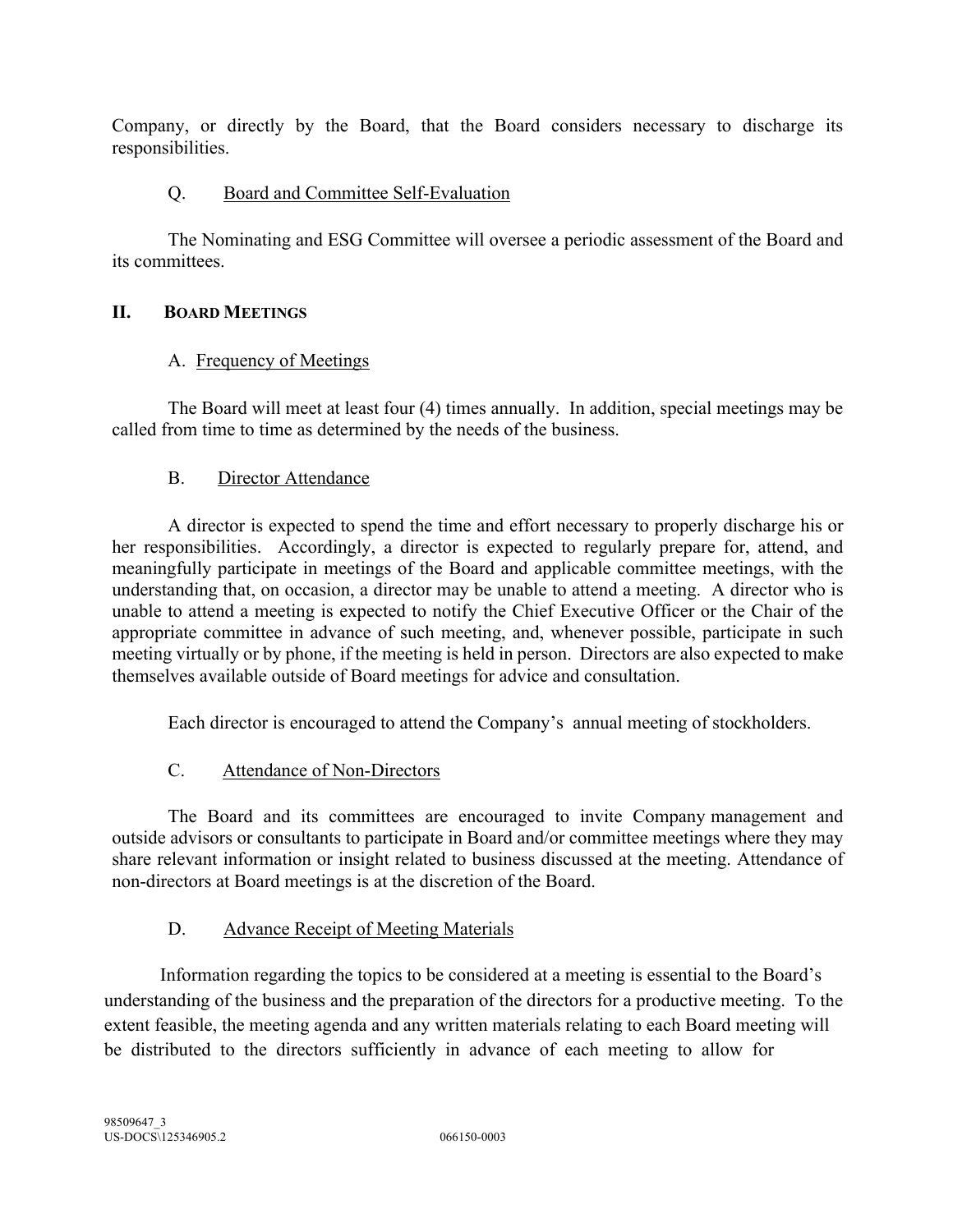meaningful review of such agenda and materials by the directors. Directors are expected to have reviewed and be prepared to discuss all materials distributed in advance of any meeting.

#### **III. COMMITTEE MATTERS**

#### A. Number, Name, Responsibilities and Independence of Committees

The Board currently has three (3) standing committees: (i) the Audit Committee, (ii) the Compensation Committee, and (iii) the Nominating and ESG Committee. Each Committee is composed entirely of Independent Directors, subject to any exceptions provided by the Nasdaq rules and applicable laws and regulations. From time to time and depending upon the circumstances, the Board may form a new committee or disband a current committee. Each committee will perform its duties as assigned by the Board in compliance with the Company's bylaws and the committee's charter. It is the responsibility of the directors to attend the meetings of the committees on which they serve.

#### B. Appointment and Rotation of Committee Members

Committee members and committee chairs will be appointed by the Board according to criteria set forth in the applicable committee charter and such other criteria that the Board determines to be appropriate in light of the responsibilities of each committee. The Board will consider any recommendations made by the Nominating and ESG Committee. Committee membership and the position of committee chair will not be rotated on a mandatory basis unless the Board determines that rotation is in the best interest of the Company.

#### **IV. SUCCESSION PLANNING**

The Board (or a committee delegated by the Board) will work on a periodic basis with the Chief Executive Officer to evaluate the Company's succession plans for the Chief Executive Officer and other executive officers.

#### **V. RISK MANAGEMENT**

The Board, as a whole and through its standing committees, is responsible for the oversight of the Company's risk management process, including risk identification and related policies and procedures. In particular, the Board shall:

> ● review and discuss with management periodically risks relating to data privacy, technology and information security, including cyber security, and the steps the Company has taken to monitor and control such exposures; and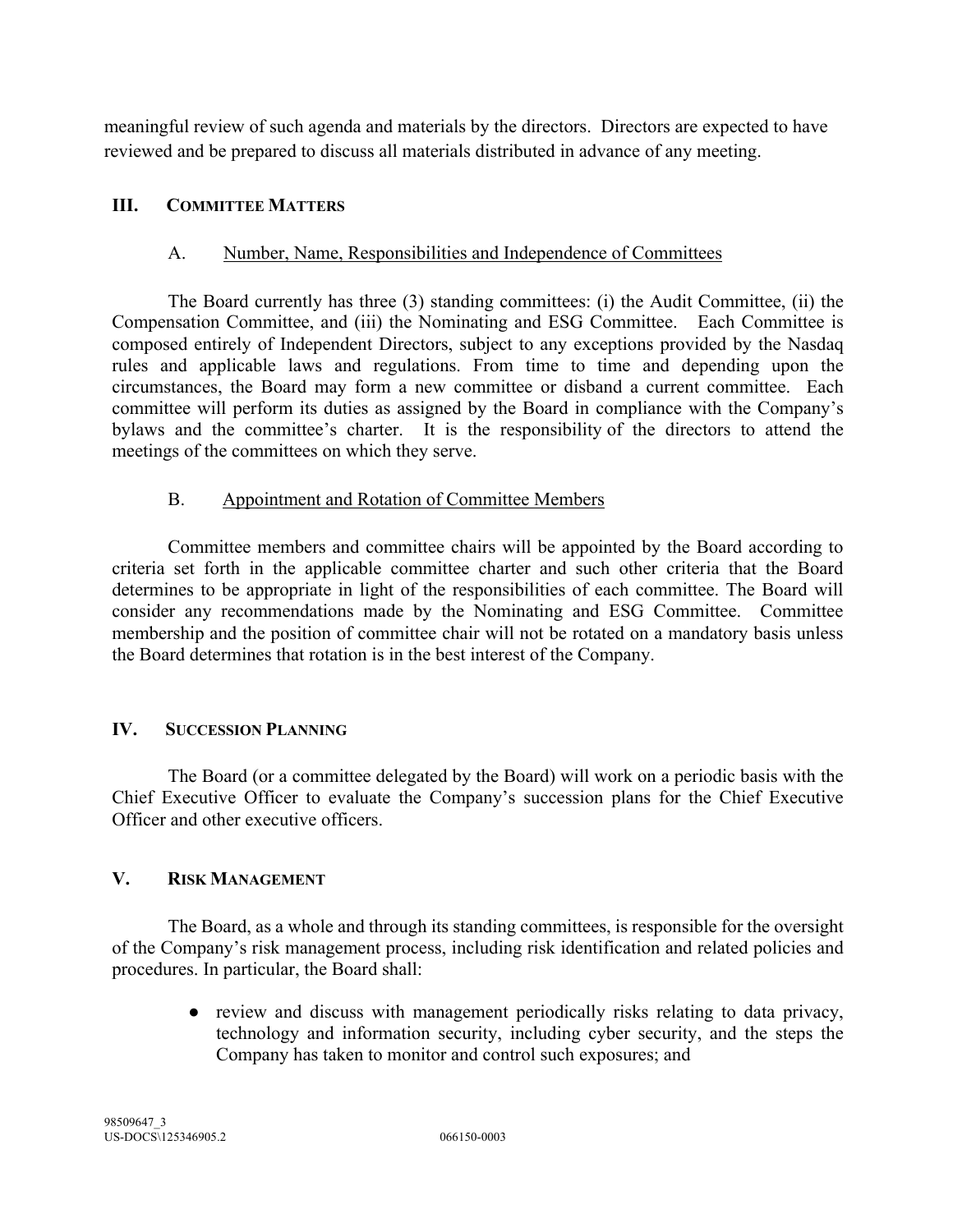● provide oversight assistance in connection with the Company's legal, regulatory and ethical compliance, including the procedures in place to enforce the Code of Conduct.

Additionally, while each committee shall be responsible for evaluating certain risks and overseeing the management of such risks, the entire Board will be regularly informed through committee reports about such risks.